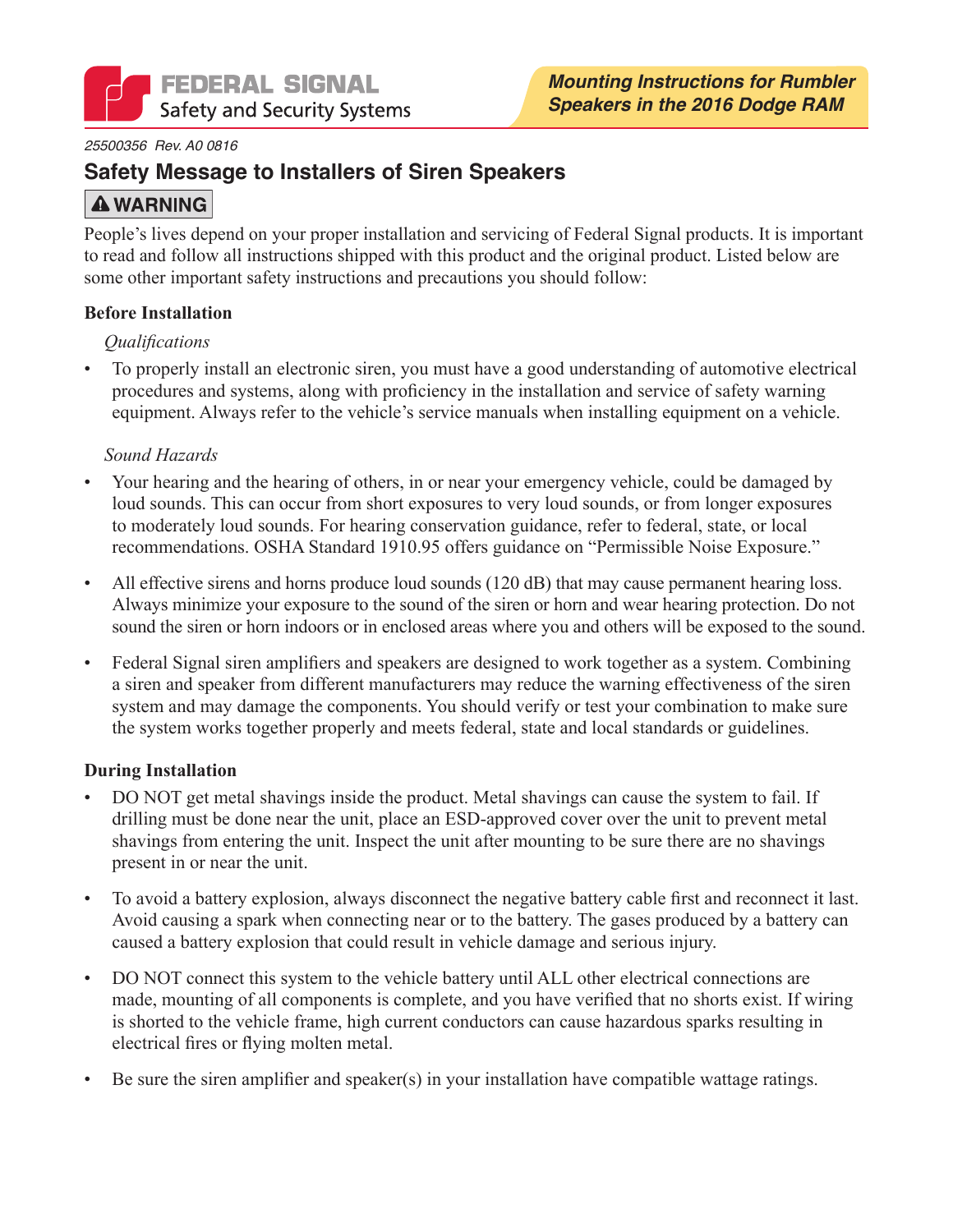- In order for the electronic siren to function properly, the ground connection must be made to the NEGATIVE battery terminal.
- Sound output will be severely reduced if any objects are in front of the speaker. If maximum sound output is required for your application, you should ensure that the front of the speaker is clear of any obstructions.
- Install the speaker(s) as far forward on the vehicle as possible, in a location that provides maximum signaling effectiveness while minimizing the sound reaching the vehicle's occupants. Refer to the National Institute of Justice guide 500-00 for further information.
- Sound propagation and warning effectiveness will be severely reduced if the speaker is not facing  $\bullet$ forward. Carefully follow the installation instructions and always install the speaker with the projector facing forward.
- DO NOT install the speaker(s) or route the speaker wires where they may interfere with the operation of airbag sensors.
- If a vehicle seat is temporary removed, verify with the vehicle manufacturer if the seat needs to be recalibrated for proper airbag deployment.
- Installation of two speakers requires that you wire the speakers in phase.  $\bullet$
- Never attempt to install aftermarket equipment, which connects to the vehicle wiring, without reviewing a vehicle wiring diagram, which is available from the vehicle manufacturer. Insure that your installation will not affect vehicle operation and safety functions or circuits. Always check vehicle for proper operation after installation.
- DO NOT install equipment or route wiring or cord in the deployment path of an airbag.  $\bullet$
- Locate the control head so the vehicle, controls, and microphone can be operated safely.  $\bullet$
- When drilling into a vehicle structure, be sure that both sides of the surface are clear of anything that  $\bullet$ could be damaged.
- If a vehicle seat is temporarily removed, verify with the vehicle manufacturer if the seat needs to be recalibrated for proper airbag deployment.

#### **After Installation**

- After installation, test the siren system and light system to ensure that it is operating properly.
- Test all vehicle functions, including horn operation, vehicle safety functions and vehicle light  $\bullet$ systems, to ensure proper operation. Ensure that installation has not affected vehicle operation or changed any vehicle safety function or circuit.
- After testing is complete, provide a copy of these instructions to the instructional staff and all  $\bullet$ operating personnel.
- File these instructions in a safe place and refer to them when maintaining or reinstalling the product.

Failure to follow all safety precautions and instructions may result in property damage, serious injury, or death.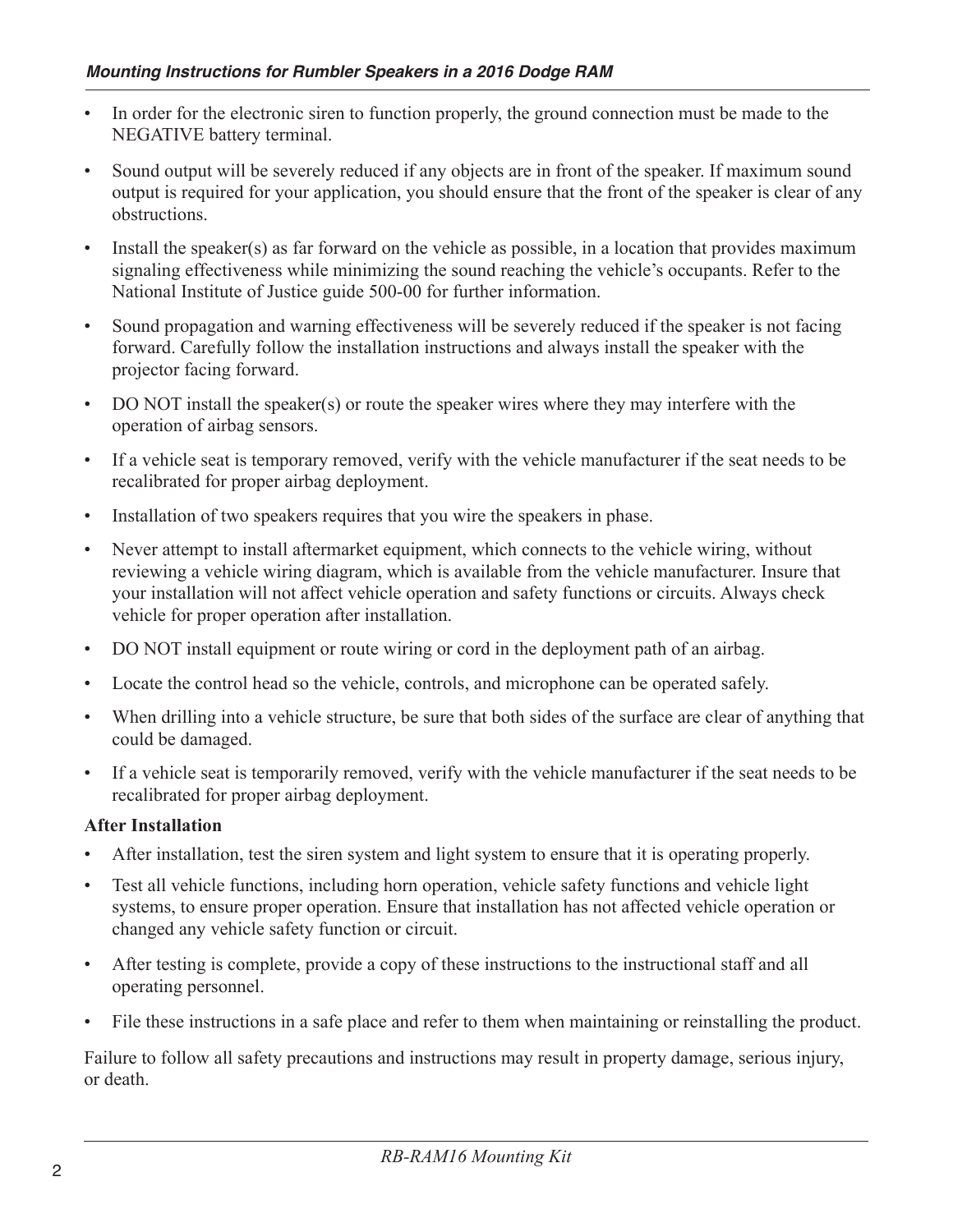## **Introduction**

The RB-RAM16 is a mounting kit for the Federal Signal Rumbler low-frequency signaling system. This kit mounts both speakers to the front frame of the 2016 RAM.

# **Unpacking the Kit**

After unpacking the kit, inspect it for damage that may have occurred in transit. If it has been damaged, do not attempt to install or operate it. File a claim immediately with the carrier, stating the extent of damage. Carefully check all envelopes, shipping labels, and tags before removing or destroying them. Ensure that the parts in the Kit Contents List are included in the package. If you are missing any parts, contact Customer Support at 1-800-264-3578, 7 a.m. to 5 p.m., Monday through Friday (CT). Disposal of all shipping materials must be carried out in accordance with national and local codes and standards.

| Qty. | <b>Description</b>               | <b>Part Number</b> |
|------|----------------------------------|--------------------|
|      | Bracket, Driver Side, RAM16      | 828301745-DS       |
|      | Bracket, Passenger Side, RAM16   | 828301745-PS       |
| 6    | Screw, #14, Hex Washer-Head, TEK | 7011243-16         |
| 6    | 1/4" Lockwasher                  | 7074A016           |

|  | <b>Table 1 Kit contents</b> |
|--|-----------------------------|
|--|-----------------------------|

### **Installing the Brackets**

### **A WARNING**

INSTALL SPEAKER AWAY FROM FUEL TANK AND FUEL LINES: Do not install the speaker near the fuel tank or fuel lines. Installing the speaker too close to fuel line/tank areas may cause fuel leakage or a fire during a vehicle collision, causing personal injury or death.

## **A WARNING**

MOUNTING PRECAUTIONS: To avoid reducing the sound output and damaging the speaker, ensure that the speaker is mounted with the wires protruding from the bottom of the speaker. Failure to follow this warning may cause serious injury or death.

### **A WARNING**

SPEAKER MOUNTING PRECAUTION: To avoid reducing the sound output and damaging the speaker, ensure that the speaker is mounted with the slots facing the ground.

## **A WARNING**

USE ONLY WITH RUMBLER AMPLIFIER: This speaker is designed to only be used with the Rumbler Amplifier. Do not connect this speaker directly to a standard electronic siren. Connecting this speaker directly to a standard electronic siren will greatly reduce the effectiveness of the siren signal. When installing this speaker, always refer to the Rumbler low frequency amplifier installation and operating instructions (part no. 2562420) for more detailed information about the siren system and how to install, service and operate the system safely. Instruction manuals are available for viewing or download at www.fedsig.com. Failure to follow all safety precautions and instructions may result in property damage, serious injury, or death.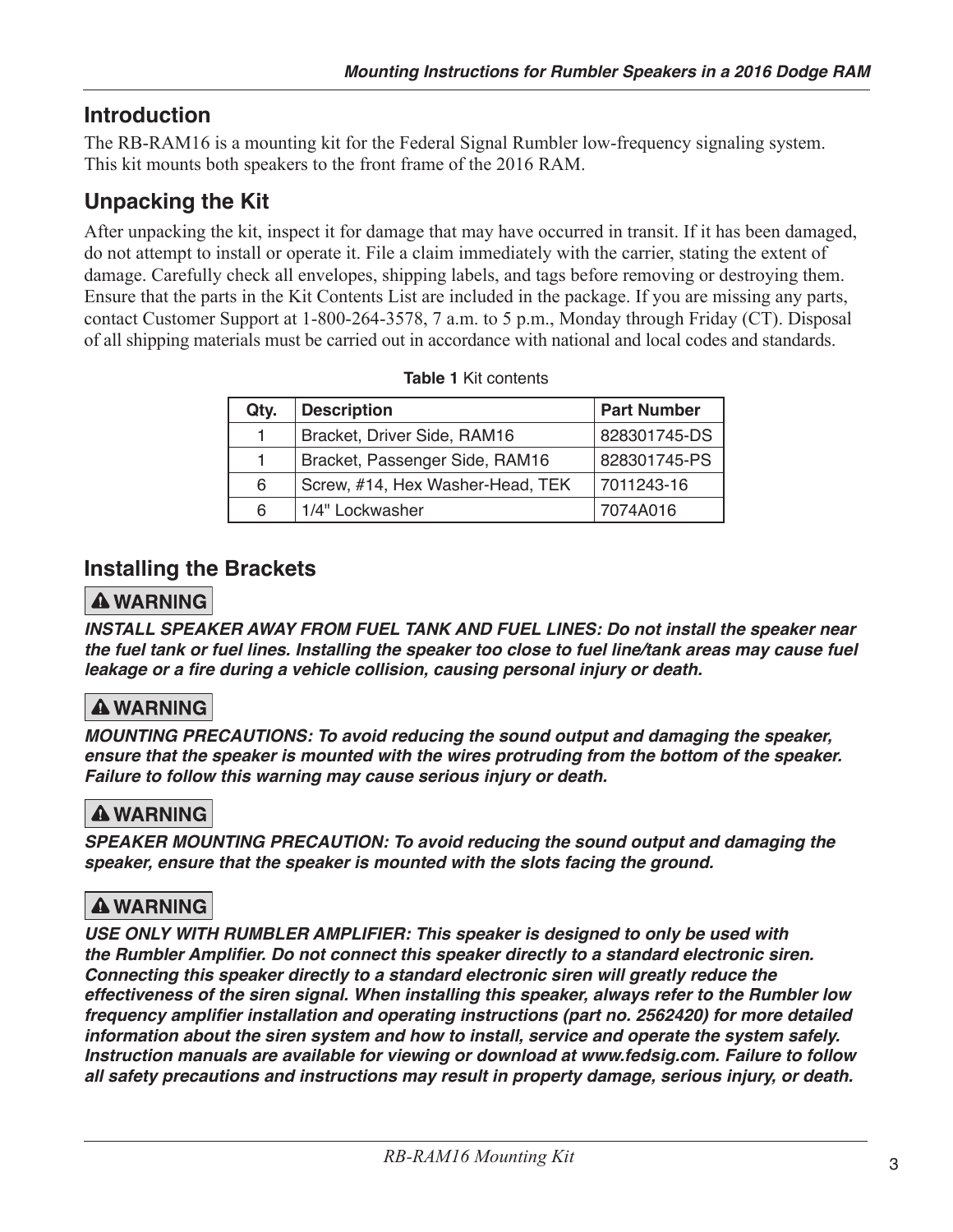#### **NOTICE**

DRILLING PRECAUTIONS: Before drilling holes, check the area you are drilling into to be sure you do not damage vehicle components while drilling. All drilled holes should be de-burred and all sharp edges should be smoothed. All wire routings going through drilled holes should be protected by a grommet or convolute/split loom tubing.

### **Installing the Speakers**

To install the speakers:

- 1. See Figure 1. Using the bracket as a template, position the bracket inside the frame rail, adjacent to the upright. The top of the bracket is even with the top of the upright. The flange for the rumbler goes toward the rear. Mark the three mounting holes.
- 2. Drill the marked holes with a 13/64" drill.
- 3. See Figure 1. Install the bracket with three #14 screws and lockwashers. Do not over tighten.



#### Figure 1 Bracket position

- 4. Secure the bands to the brackets with the 1-1/4" long, 5/16" bolts, nuts, and lockwashers supplied with the Rumbler
- 5. See Figure 2. With the Rumbler logo toward the center of the vehicle, slide a speaker into the bands.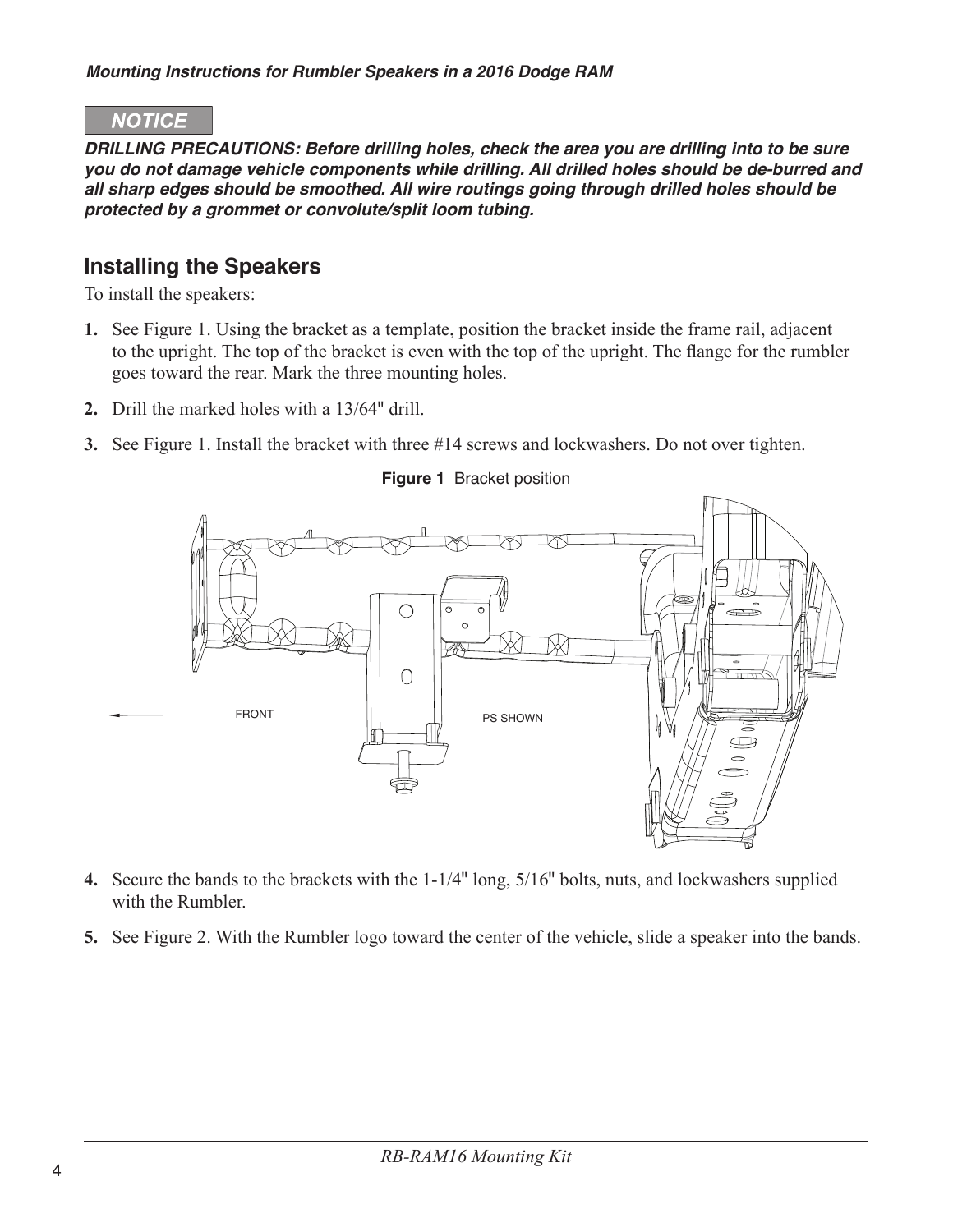

Figure 2 Exploded view of brackets securing a Rumbler speaker

- 6. Secure the speaker in the bands with the  $5/16$ <sup>"</sup> hardware supplied with it.
- 7. Repeat Steps 1 through 6 for the other side.







8. After you mount the speakers, connect the supplied wire harness to the leads from the amplifier. For details, refer to the instructions included with the amplifier.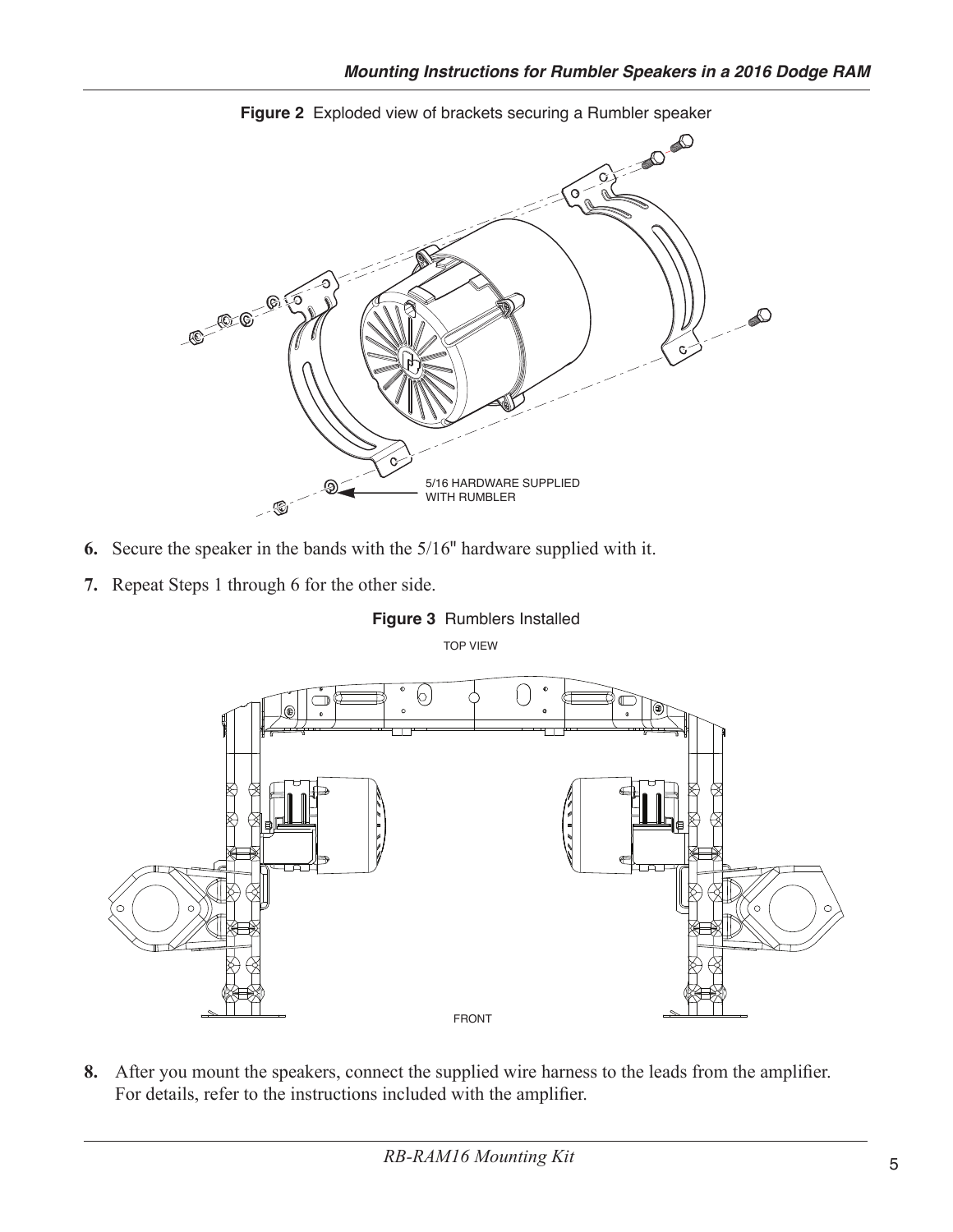### **A WARNING**

SOUND HAZARD: All effective sirens and horns produce loud sounds (120 dB) that may cause permanent hearing loss. Always minimize you exposure to siren sound and wear hearing protection. Do not sound siren indoors or in enclosed areas where you and others will be exposed to the sound.

9. Test the siren for proper operation.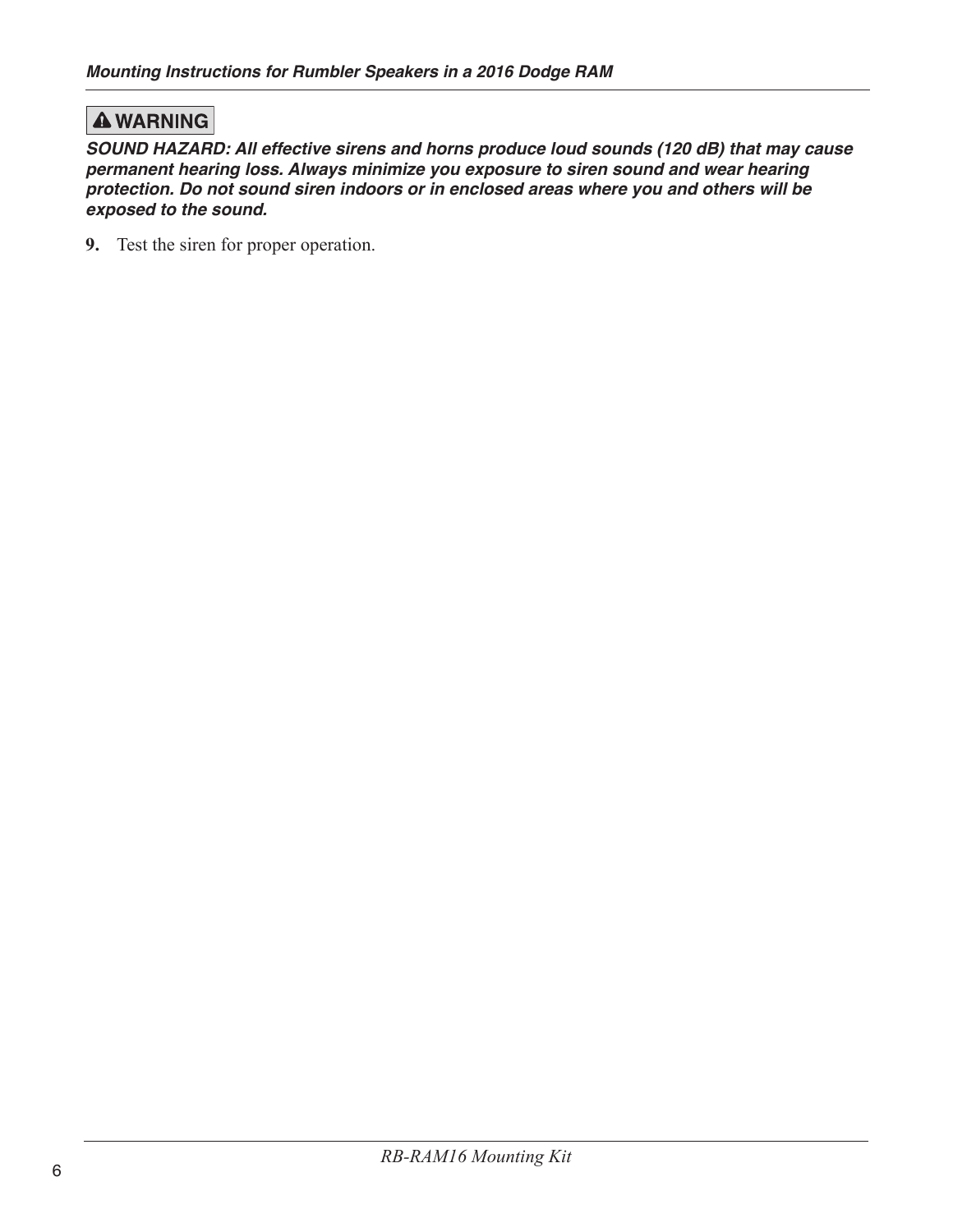# **Getting Technical Support**

For technical support, please contact: **Federal Signal Corporation** Service Department Phone: 1-800-433-9132 Fax: 1-800-343-9706 Email: empserviceinfo@fedsig.com

## **Getting Repair Service**

The Federal Signal factory provides technical assistance with any problems that cannot be handled locally.

Any units returned to Federal Signal for service, inspection, or repair must be accompanied by a Return Material Authorization (RMA). Obtain a RMA from a local Distributor or Manufacturer's Representative.

Provide a brief explanation of the service requested, or the nature of the malfunction.

Address all communications and shipments to the following:

**Federal Signal Corporation Service Department** 2645 Federal Signal Dr. University Park, IL 60484-3167

## **Ordering Replacement Parts**

To order replacement parts, call Customer Support at 1-800-264-3578, 7 AM to 5 PM, Monday through Friday (CT) or contact your nearest distributor.